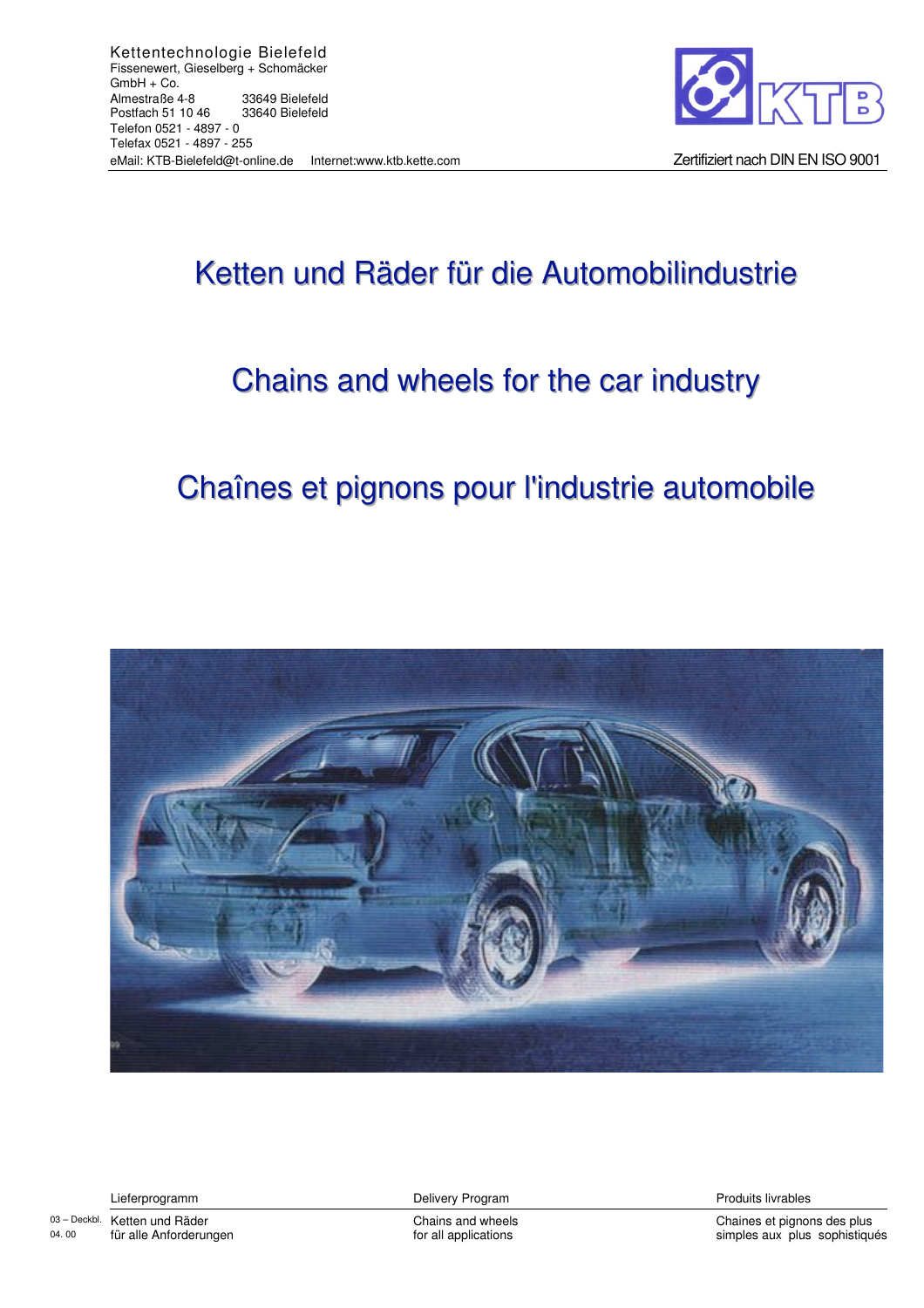Chains for the car industry

Chaînes pour l'industrie automobile



#### Kettentechnologie Bielefeld

Zertifiziert nach DIN EN ISO 9001



Zeichnung 48377

#### Plattenbandkette 160 mm Teilung.

Doppelsträngige Plattenbandkette für den Transport der PKW in der Endmontage. Tragplatten in Abständen mit Radmulde.

#### Plate chain belt, 160 mm pitch.

Double line plate chain belt for transportation of passenger cars in final assembly. Carrier plates at wheel recessed intervals.

#### Chaîne à palettes au pas de 160 mm.

Chaîne à palettes à double brins pour le transport de véhicules automobiles au cours du montage final.Des palettes de positionnement sont placées à intervalles réguliers.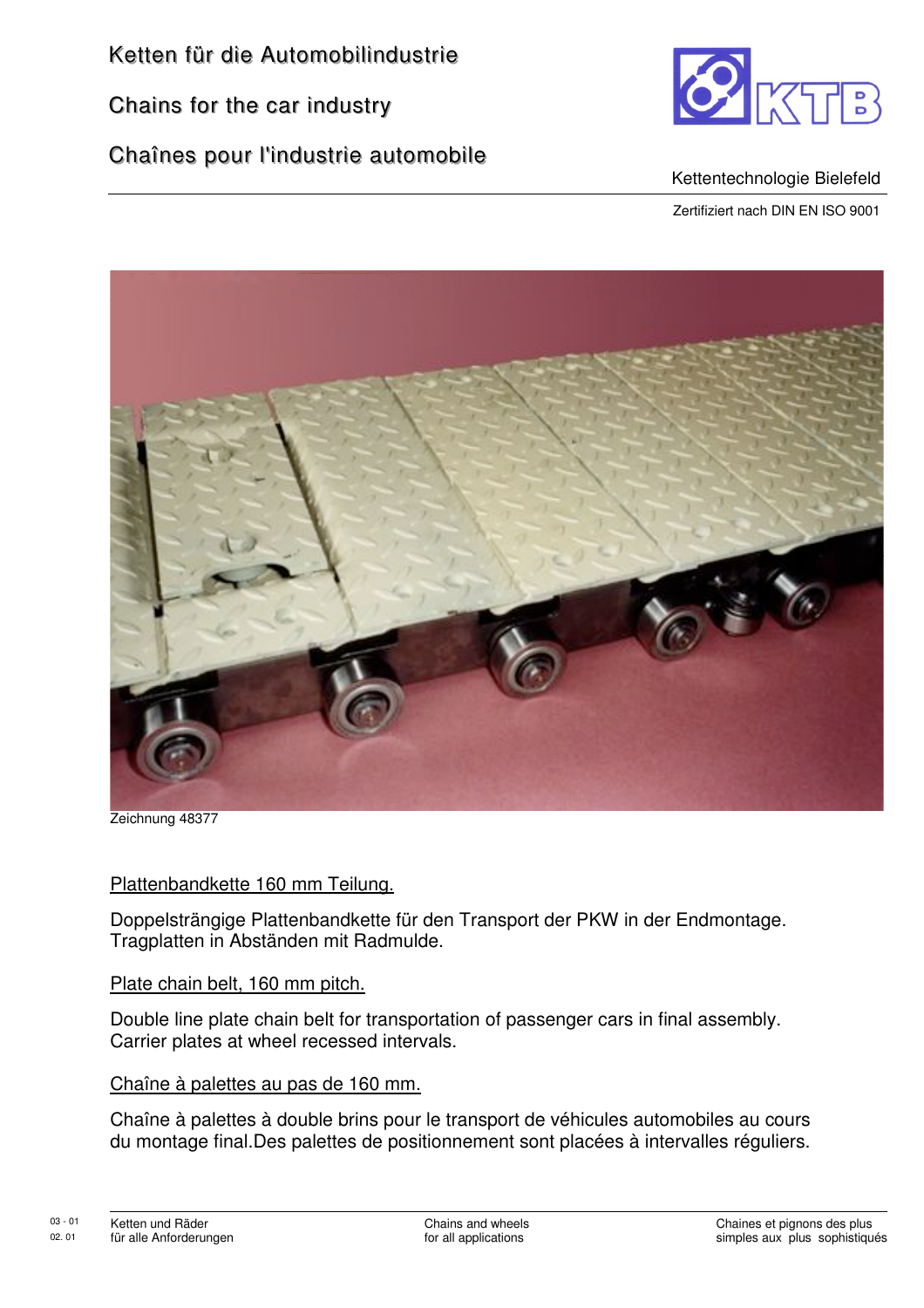## Chains for the car industry



### Chaînes pour l'industrie automobile

#### Kettentechnologie Bielefeld



Zeichnung 42524

Wartungsarme Staurollenkette 160 mm Teilung.

Low maintenance roller chain for accumulator conveyor 160 mm pitch.

Chaîne à accumulation au pas de 160 mm.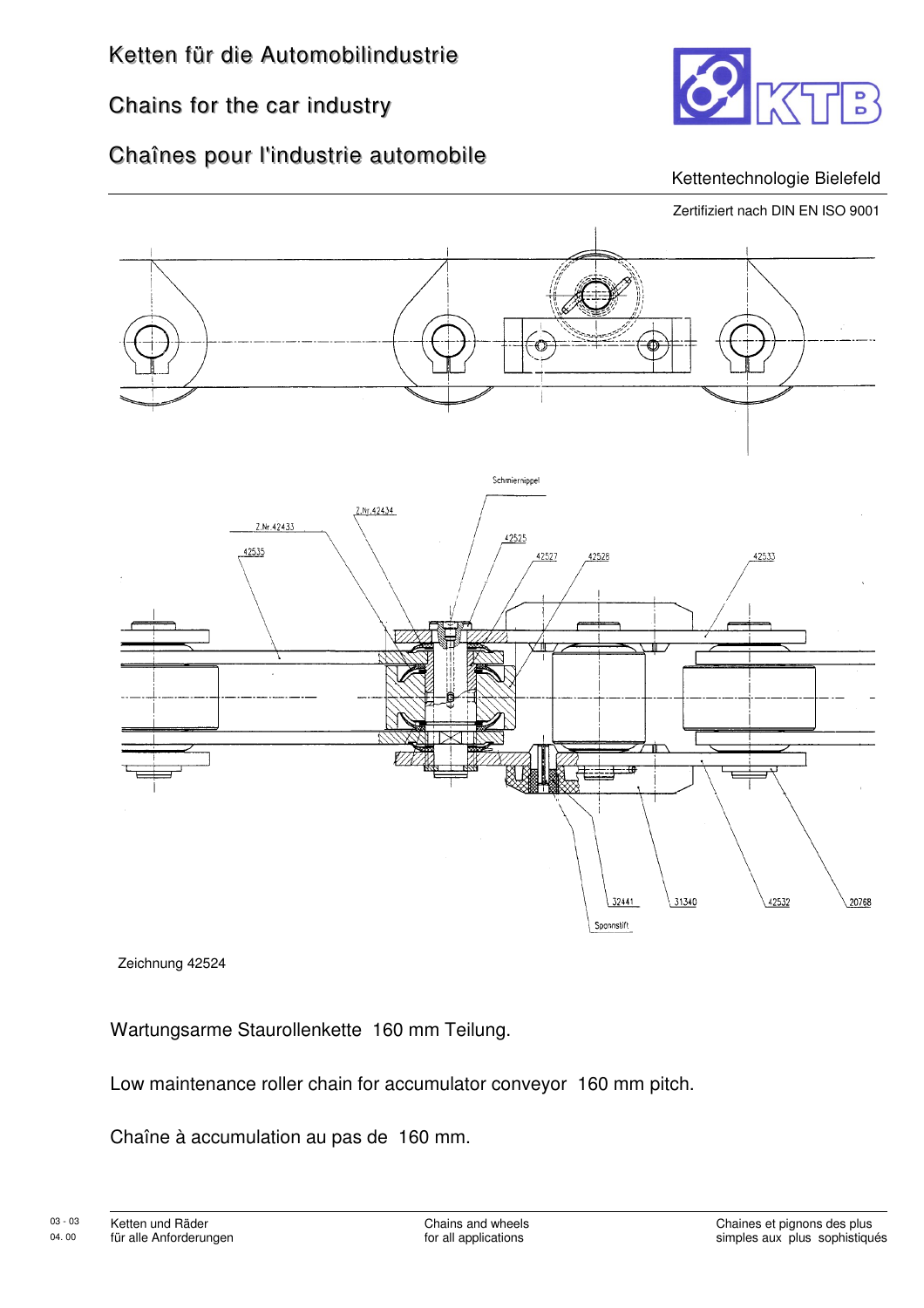# Chains for the car industry



### Chaînes pour l'industrie automobile

#### Kettentechnologie Bielefeld

Zertifiziert nach DIN EN ISO 9001

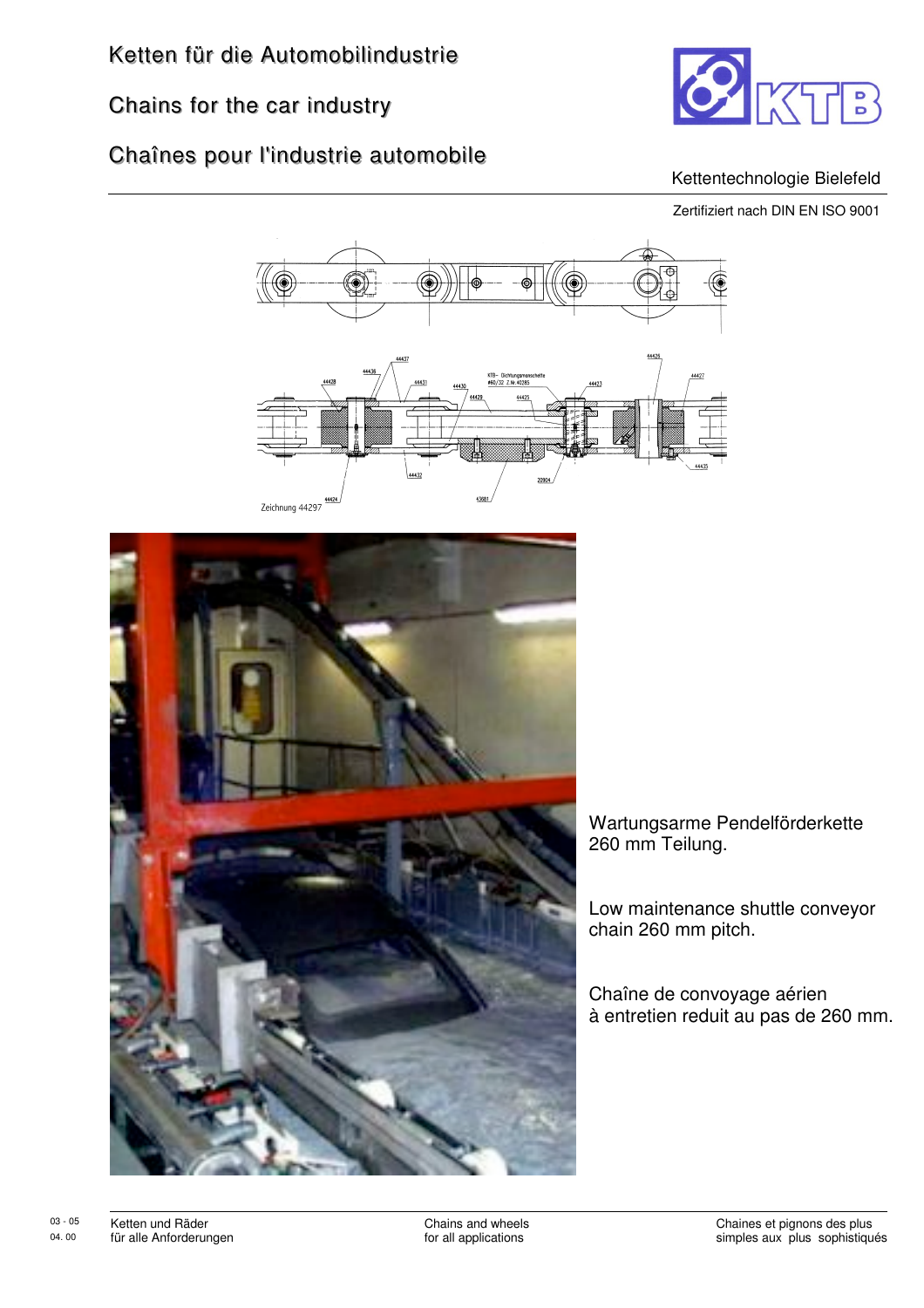Chains for the car industry

## Chaînes pour l'industrie automobile



#### Kettentechnologie Bielefeld

Zertifiziert nach DIN EN ISO 9001



Zeichnung 45513

Caterpillarkette 124 mm Teilung

Caterpillar chain 124 mm pitch

Chaîne Caterpillar au pas de 124 mm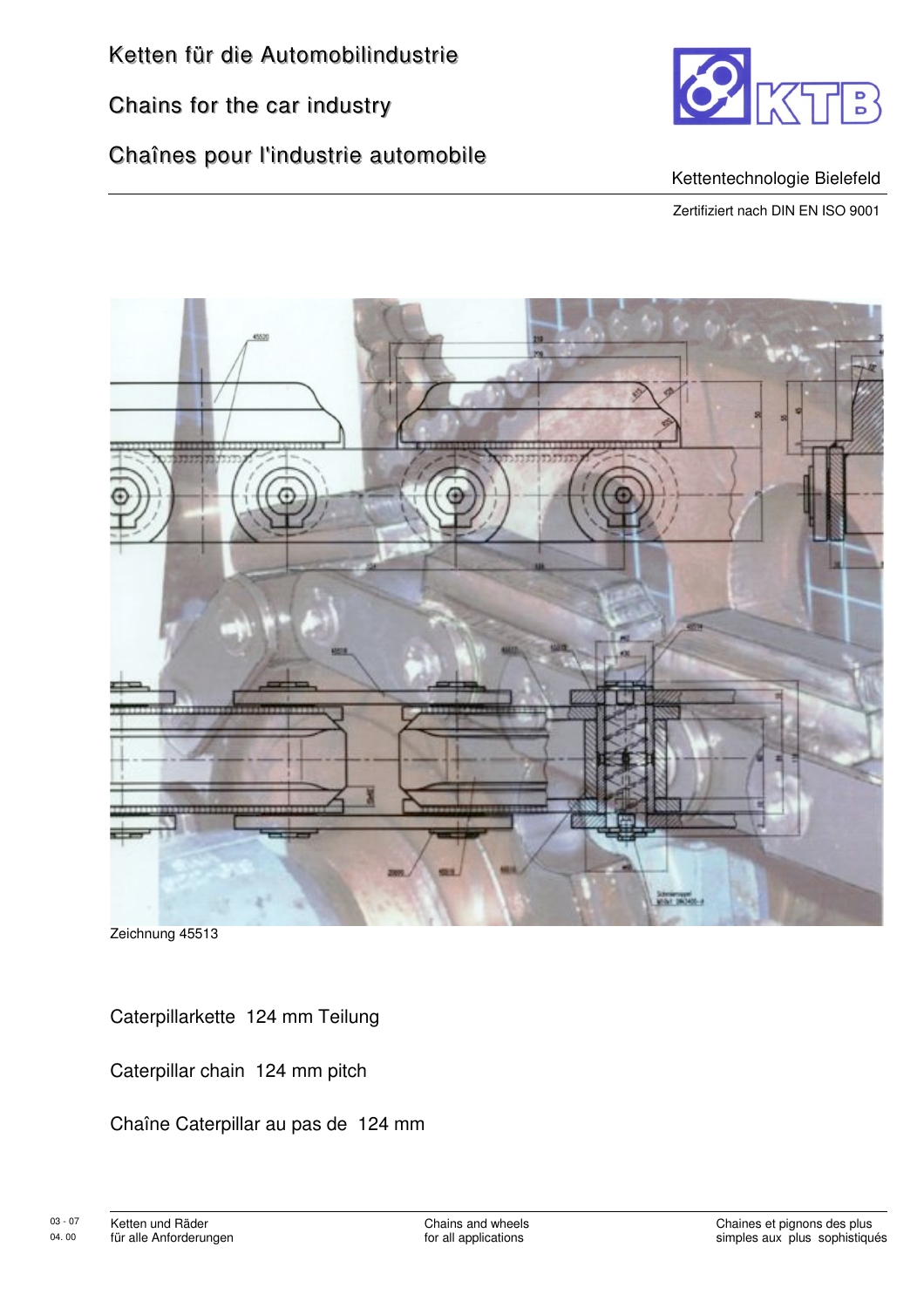## Chains for the car industry

## Chaînes pour l'industrie automobile



#### Kettentechnologie Bielefeld

Zertifiziert nach DIN EN ISO 9001



Zeichnung 48484

Förderkette 400 mm Teilung für Lackieranlagen. ( VBH und KTL )

VBH = Vorbehandlungsanlage KTL = Kathodische Tauch – Lackierung

Transport chain 400 mm pitch for painting systems.

 $VBH = pre - treatment$  $KTL =$  cathode immersion painting

Chaîne transporteuse au pas de 400 mm pour installation de vernissage.

VBH = Système de traitement préparatoire KTL = Vernissage cathodique par immersion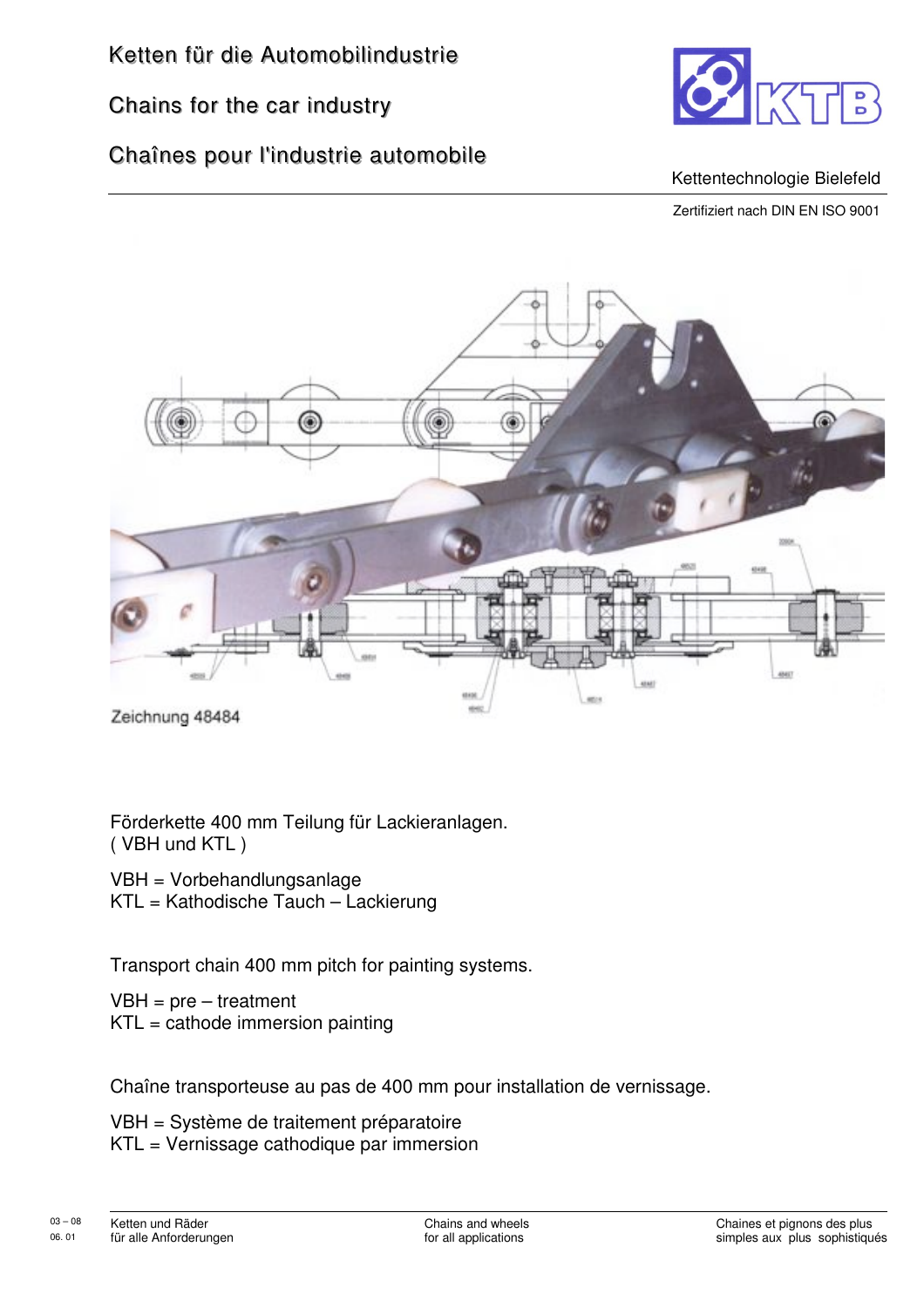Chains for the car industry

### Chaînes pour l'industrie automobile



#### Kettentechnologie Bielefeld

Zertifiziert nach DIN EN ISO 9001



Zeichnung 47912

Rollenkette für Linienförderer im Karosseriebau

Roller carrier chain for automobil assembly plants

Chaîne porteuse à galets pour convoyage de carrosserie automobile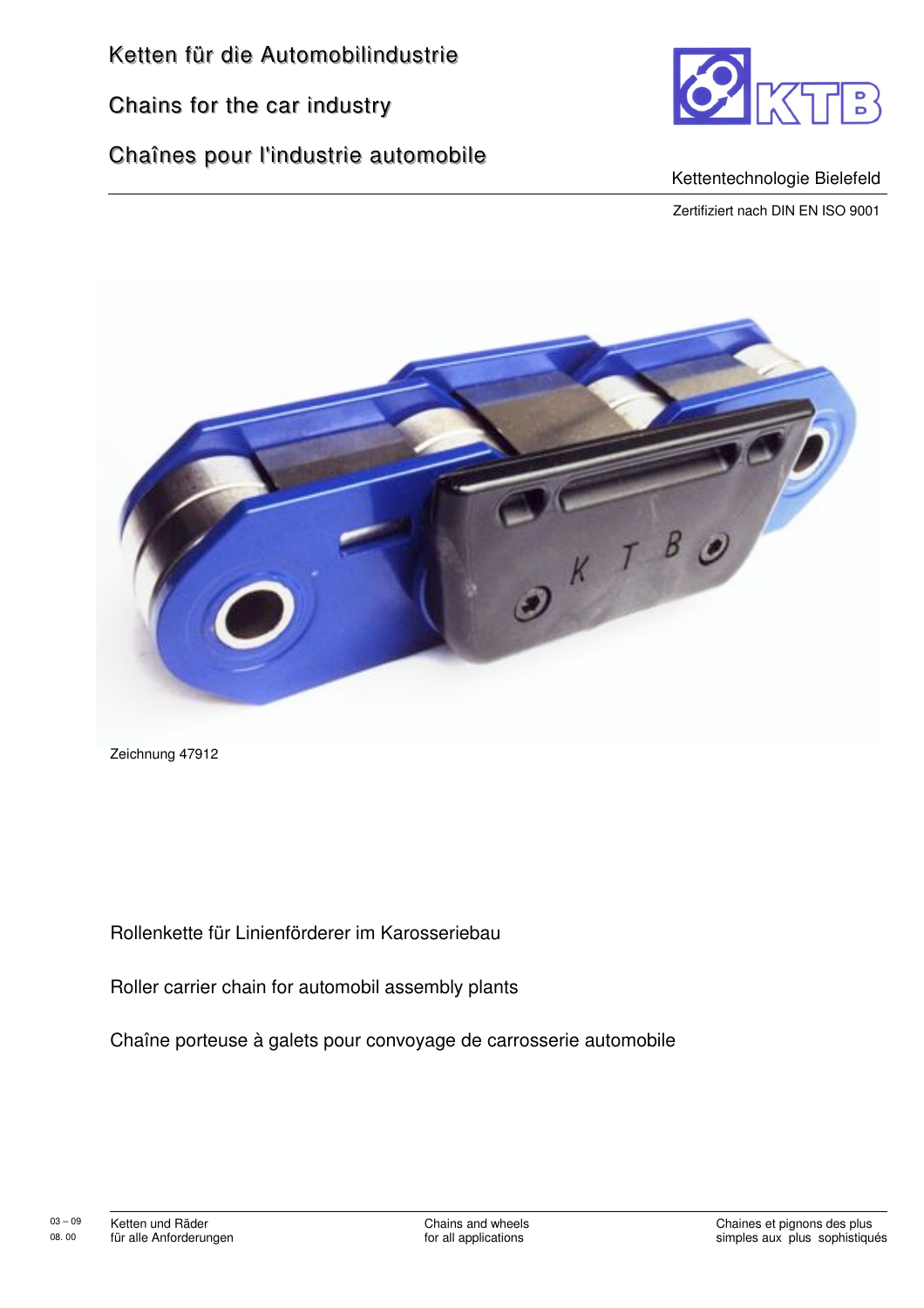Ketten für die Automobilindustrie Chains for the car industry Chaînes pour l'industrie automobile



Kettentechnologie Bielefeld

Zertifiziert nach DIN EN ISO 9001



Zeichnung 48251

Kurvengängiges Plattenband 400 mm Teilung.

Bend–negotiable plate belt, 400 mm pitch.

Chaîne à palettes courbes au pas de 400 mm.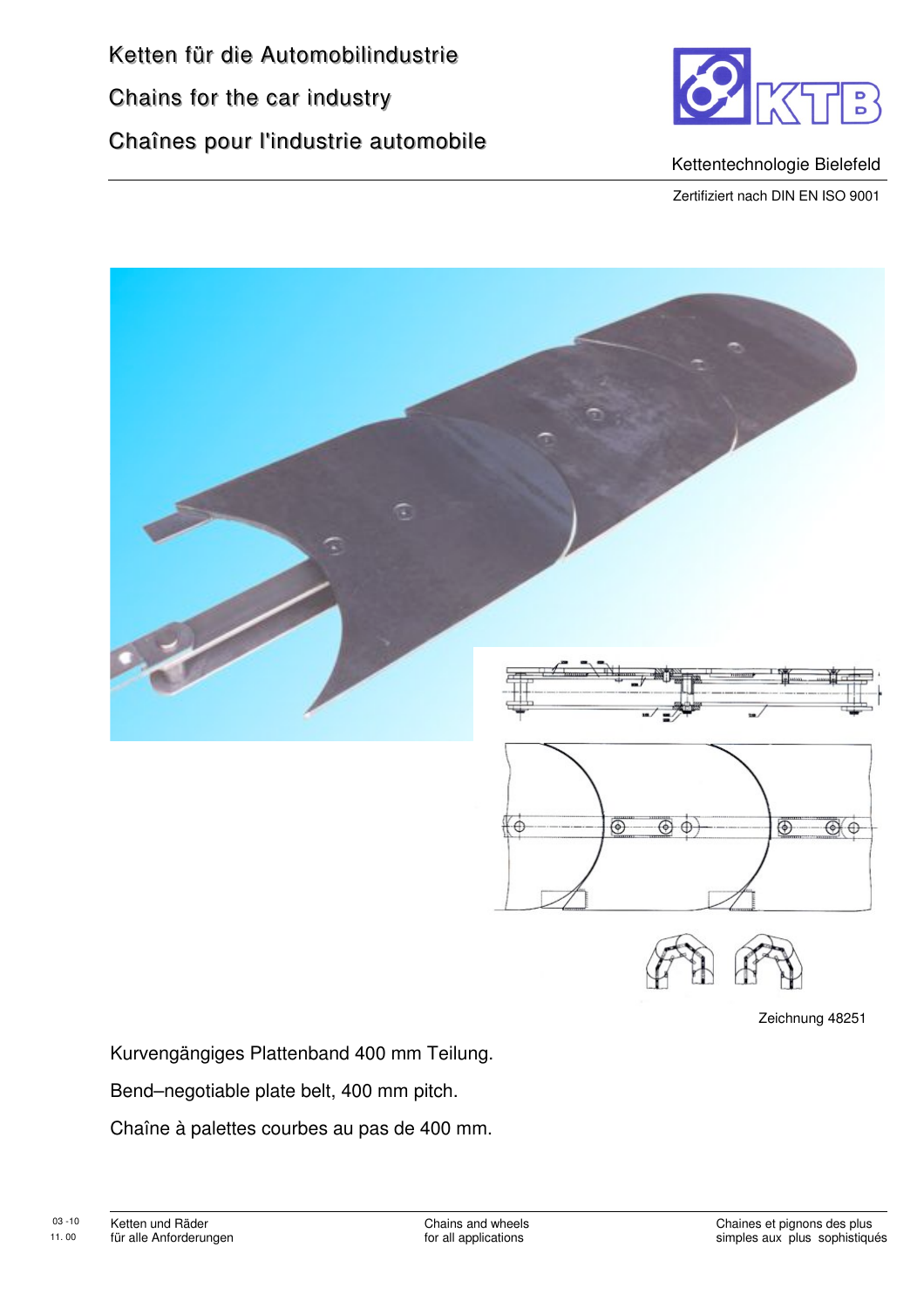Chains for the car industry

Chaînes pour l'industrie automobile



#### Kettentechnologie Bielefeld

Zertifiziert nach DIN EN ISO 9001





#### Plattform für Fahrzeugpaternoster

Platform for vehicle paternosters

#### Plate-forme pour monte-charge spécialement conçu pour véhicules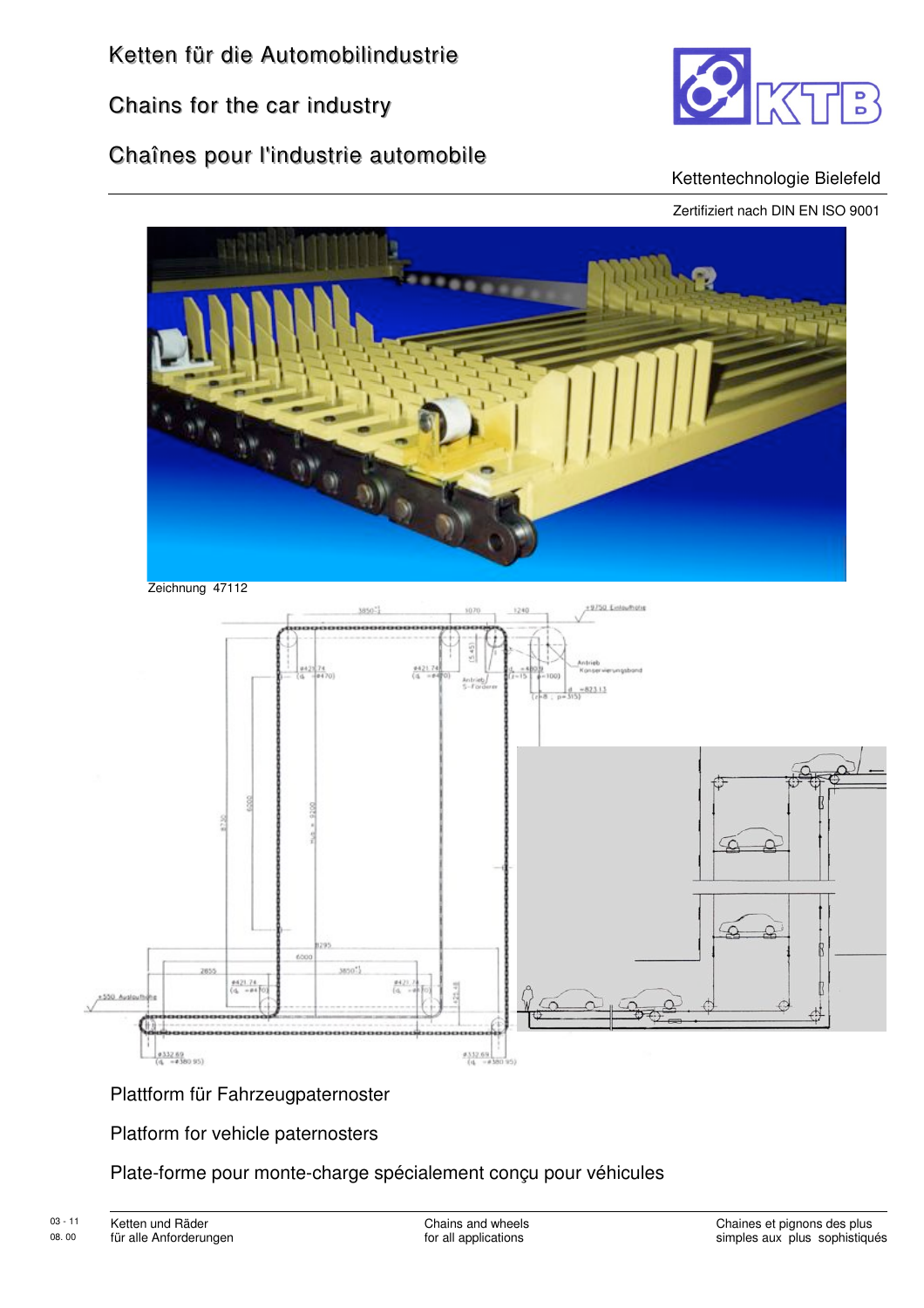Chains for the car industry

Chaînes pour l'industrie automobile



#### Kettentechnologie Bielefeld

Zertifiziert nach DIN EN ISO 9001





Zeichnung 47112

Ketten für Fahrzeugpaternoster

Chains for vehicle paternosters

Chaînes pour monte-charge spécialement conçu pour véhicules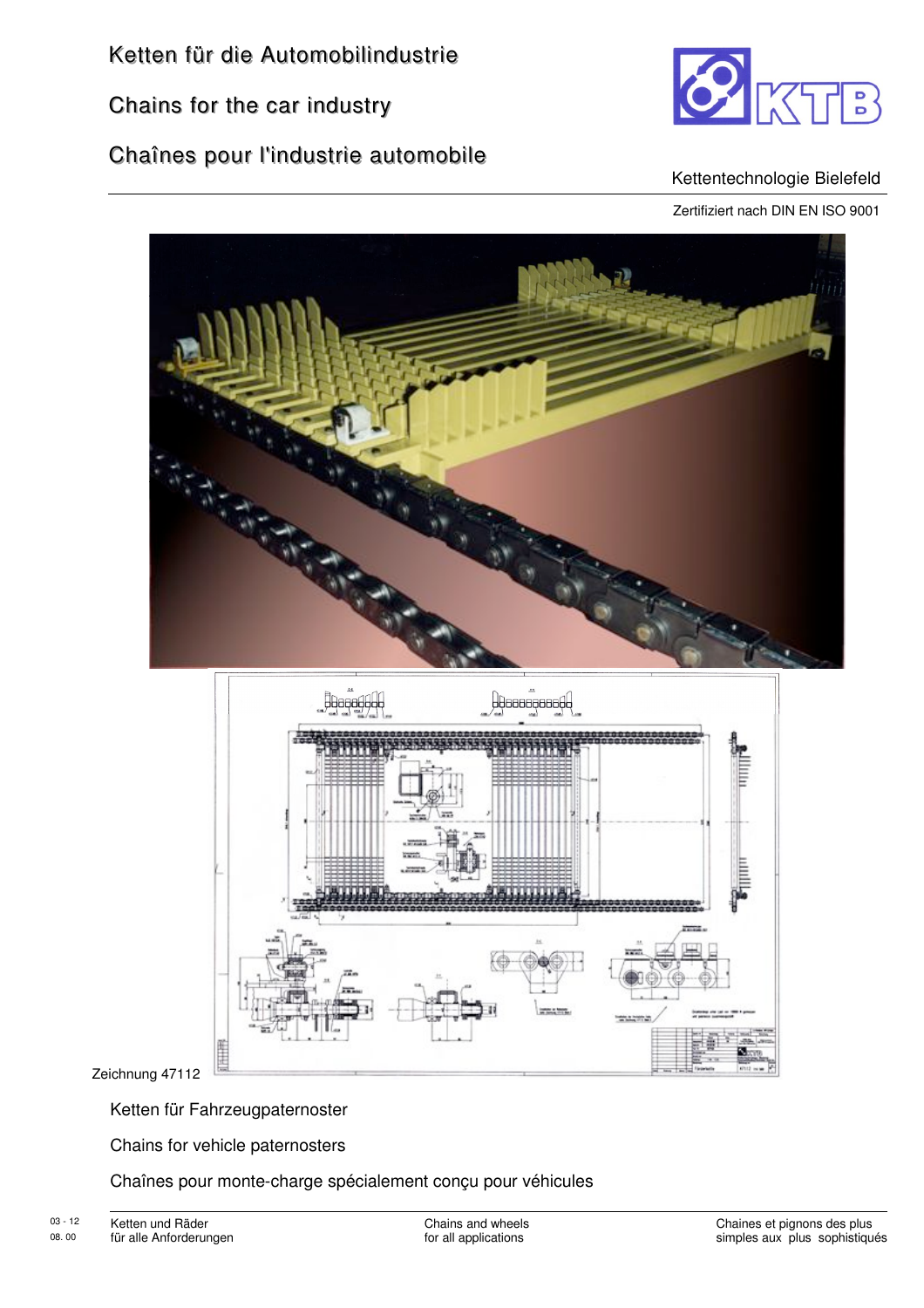Chains for the car industry

## Chaînes pour l'industrie automobile



#### Kettentechnologie Bielefeld

Zertifiziert nach DIN EN ISO 9001



Rollenkette für Linienförderer im Karosseriebau

Roller carrier chain for automobil assembly plants

Chaîne porteuse à galets pour convoyage de carrosserie automobile